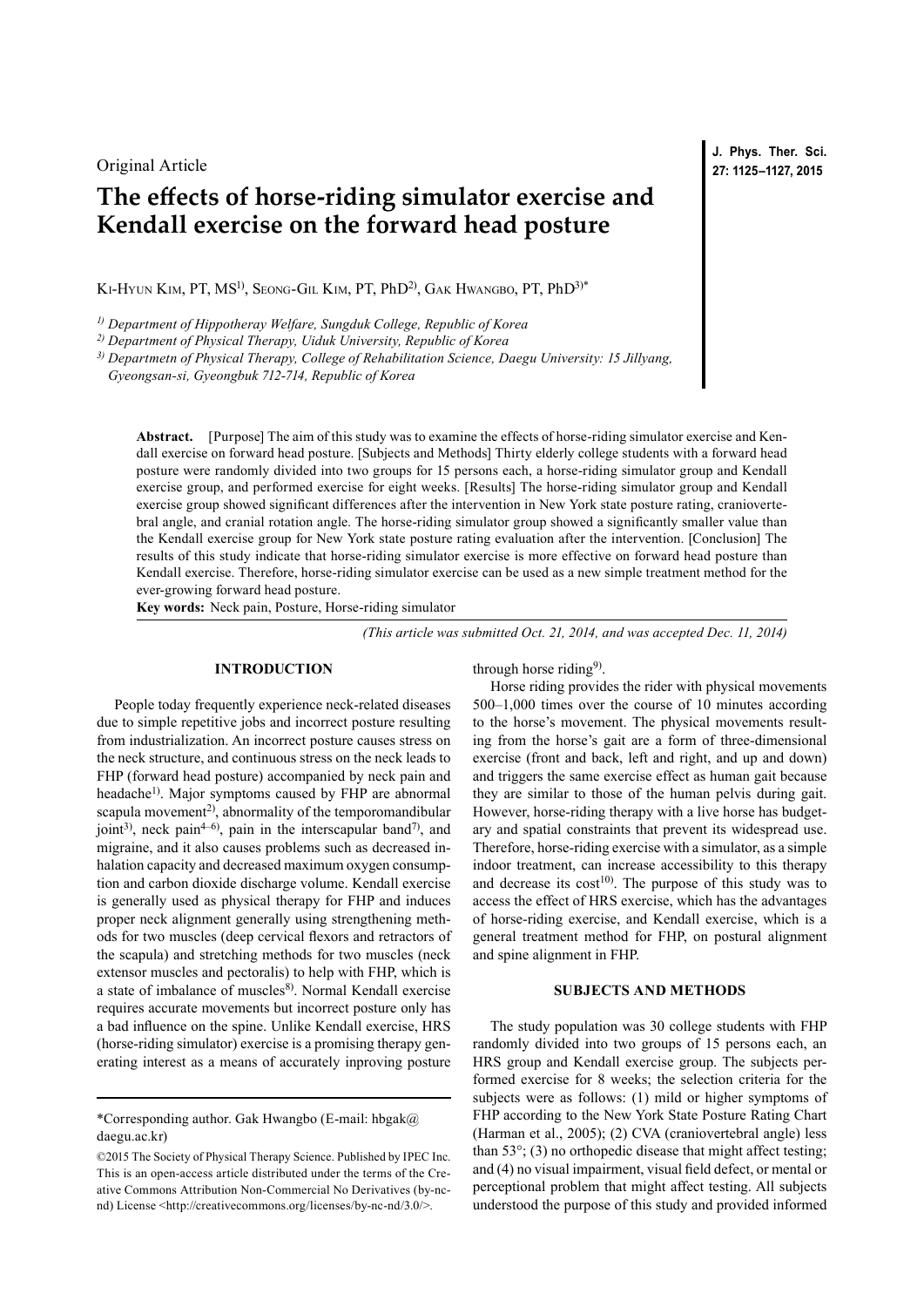consent in writing prior to participation in the study in accordance with the ethical principles of the Declaration of Helsinki (Table 1).

The horse-riding group and Kendall group exercised 30 minutes per each round three times a week for 8 weeks.

A horse-riding simulator is a machine that creates movements similar to a horse, and an indoor HRS (Honjin, Korea), was used in this study. The Kendall exercise group participated in 5 sets of consisting of 12 repetitions of postures, each taking 30 seconds, based on Kendall exercise<sup>5, 11</sup>). The Kendall exercise methods were as follows: (1) Strengthening the deep cervical flexors, lying flat on the back with the chin down and then lifting the head and holding this position for 2–8 seconds to strengthen deep cervical flexors; (2) Stretching the cervical extensors, placing both hands on the occipital area in a sitting position followed by a flexed neck posture with the head down to stretch the cervical extensors; (3) strengthening shoulder retraction, putting a TheraBand around a secure object and pulling the band back with both hands as far as possible to move the shoulder blades toward each other in a standing position; and (4) stretching the pectoralis muscle, placing both hands on theoccipital area and pulling the elbows back up (bilateral) and performing arm abduction and external rotation (unilateral).

The NSPR (New York State posture rating), CVA, and CRA (cranial rotation angle) were evaluated to assess joint angle in FHP. A weight was hung from the ceiling on a string and kept perpendicular to the floor, forming a plumb line. Marks were attached to the areas of the 7th cervical vertebra, auricular tragus, and acromion when each subject reached the NHP (neutral head position). Each subject was photographed in a standing position 3 times<sup>5,  $6$ ,  $11$ ).</sup>

This study used SPSS for Windows (version 20.0) to

**Table 1.** General characteristics of subjects

|                | HRS group       | Kendall exercise |  |
|----------------|-----------------|------------------|--|
|                |                 | group            |  |
| Gender $(M/F)$ | 8/7             | 7/8              |  |
| Age (years)    | $19.9 \pm 1.0$  | $20.5 \pm 1.2$   |  |
| Height (cm)    | $166.1 \pm 9.3$ | $168.8 \pm 10.4$ |  |
| Weight (kg)    | $61.4 \pm 14.5$ | $63.5 \pm 12.0$  |  |
|                |                 |                  |  |

Mean±SD. HRS: horse-riding simulator

**Table 2.** Comparison of neck alignment for each group

| Variable          |                     | Group      | Pre             | Post                         |
|-------------------|---------------------|------------|-----------------|------------------------------|
| Neck<br>alignment |                     | <b>HRS</b> | $3.6 \pm 0.9$   | $2.2 \pm 1.2^{ab}$           |
|                   | NSPR (cm)           | Kendall    | $3.80 \pm 1.0$  | $3.33 \pm 1.1$ <sup>ab</sup> |
|                   | $CVA$ ( $\degree$ ) | <b>HRS</b> | $49.9 \pm 2.3$  | $53.2 \pm 3.6^a$             |
|                   |                     | Kendall    | $49.3 \pm 2.2$  | 51.2 $\pm$ 1.7 <sup>a</sup>  |
|                   | $CRA(^{\circ})$     | <b>HRS</b> | $144.2 \pm 4.9$ | $139.9 \pm 4.1^a$            |
|                   |                     | Kendall    | $146.8 \pm 7.1$ | $142.8 \pm 7.1$ <sup>a</sup> |

\*p<0.05. Mean±SD, NSPR: New York State posture rating, CVA: craniovertebral angle; CRA: cranial rotation angle; HRS: horse-riding stimulation. <sup>a</sup>significant difference between pre- and post-intervention values, bsignificant difference between the groups

analyze the data. The paired t-test was used to compare the effect between before and after the intervention, and the independent t-test was used to compare the results between the two groups. The statistical significance level was set at  $\alpha$  = 0.05.

#### **RESULTS**

Comparison between before and after the intervention revealed that the HRS group and Kendall exercise group showed significant differences after the intervention in NSPR, CVA, and CRA (p<0.05).

Comparison between the two groups revealed no significant difference between the groups in NSPR, CVA, and CRA before the intervention  $(p>0.05)$ . However, the HRS group showed a significantly smaller NSPR value than the Kendall exercise group after the intervention  $(p<0.05)$  (Table 2).

#### **DISCUSSION**

These days, many people experience FHP due to increased computer use caused by advances in science, technology, and industrialization and suffer from musculoskeletal abnormali-ties and pain caused by FHP<sup>[12\)](#page-2-9)</sup>. The physical therapy methods that have been used to cure FHP and to correct posture are preservation therapies, such as thermotherapy, electrical stimulation therapy, and traction therapy, and therapeutic exercise, such as McKenzie's posture exercise and Kendall's muscle strengthening and stretching exercise<sup>5)</sup>.

Recently, horse-riding exercise is being focused on as a new treatment method inducing a correct posture through use of the irregular movements of horse riding. Particularly, HRS can be simply applied without spatial constraint. Therefore, Kendall exercise, the conventional method, and HRS exercise, the new method, were comparatively analyzed to assess the effect of HRS exercise on FHP correction and posture. Previous research showed that horse-riding exercise in children with cerebral palsy improved weight shifting and postural control and especially decreased neck hyperextension through enhanced midline head control<sup>13-15</sup>). In the postural alignment evaluation in the present study, NSPR decreased, CVA increased, and CRA decreased the HRS exercise. These results are consistent with the outcomes in previous research, and HRS exercise is considered to have a positive influence on FHP.